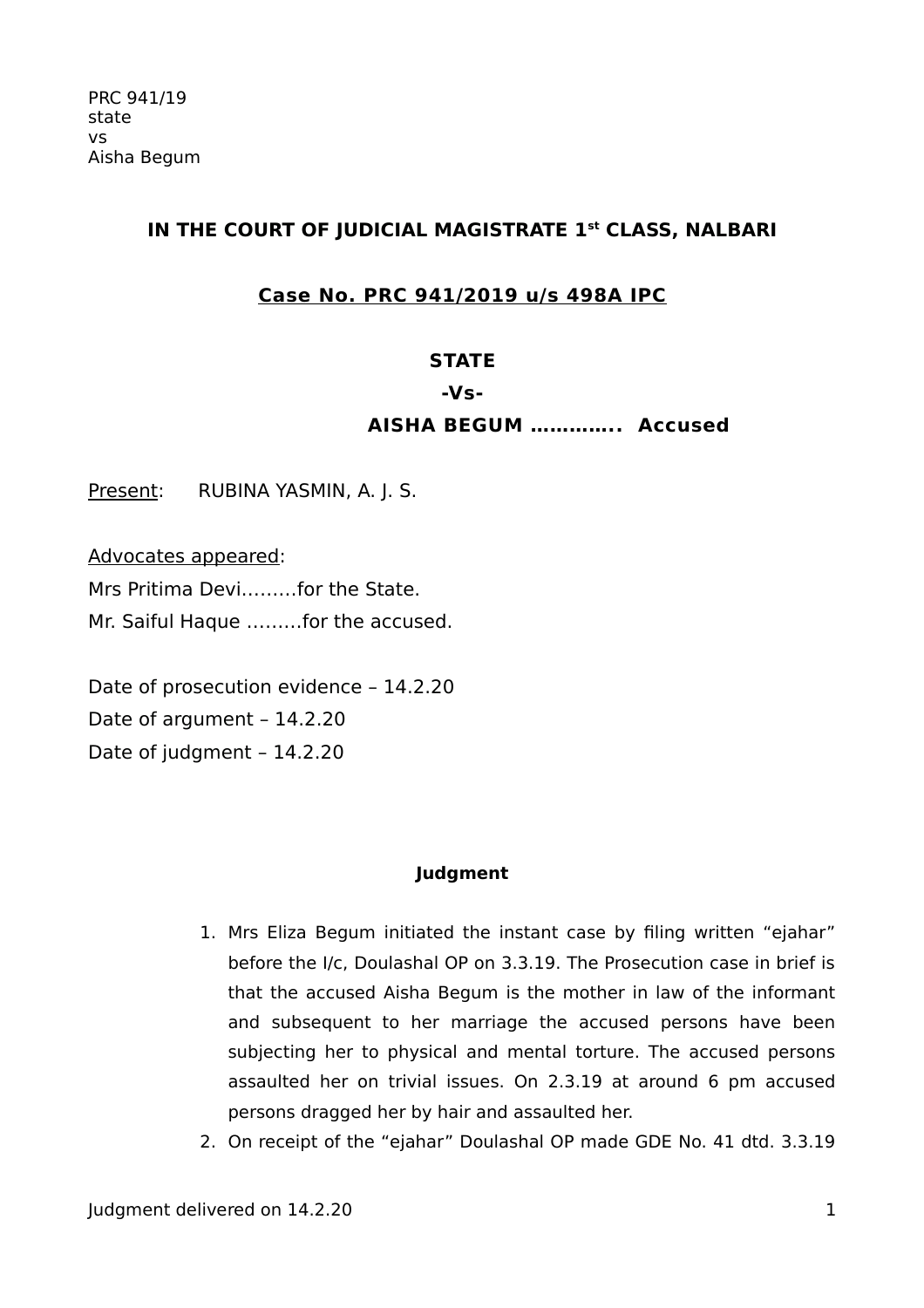PRC 941/19 state  $V<sub>c</sub>$ Aisha Begum

> and forwarded the same to Mukalmua PS for registering a case. Mukalmua PS registered the said GDE as Mukalmua P.S. case No. 107/19 u/s 498A IPC and investigated the matter. On completion of investigation, police filed charge sheet against the accused person Aisha Begum u/s 498A IPC.

- 3. During trial, the accused persons were allowed to go on bail. Relevant copies of the documents were furnished to the accused person u/s 207 CrPC. Upon perusal of materials on record and after hearing both sides, finding sufficient materials against the accused person u/s 498A IPC accordingly chage was framed. The contents of the charge was read over and explained to the accused person to which she pleaded not guilty and claimed to be tried.
- 4. Prosecution in support of the case examined 1 witnesses and declined to adduce further evidence. As the informant who is the victim herself has stated no incriminating materials against the accused person hence calling the other witnesses would not raise the merits of the case and hence the prayer for dispensing with the evidence of other witnesses was allowed. Defence side did not examine any witness in support of their defence. The examination of the accused person u/s 313 of CrPC was dispensed with as no incriminating materials were found against him. Defence declined to adduce evidence on his behalf.
- 5. I have heard argument of both sides.

### **Points For Determination**

- 6. Upon hearing and perusal of the record, I have framed the following points for determination:
- I. Whether the accused person being the mother-in-law of the informant subjected her to physical and mental torture and thereby committed an offence punishable under section 498 A IPC?

### **Discussions, Decisions and Reasons Thereof**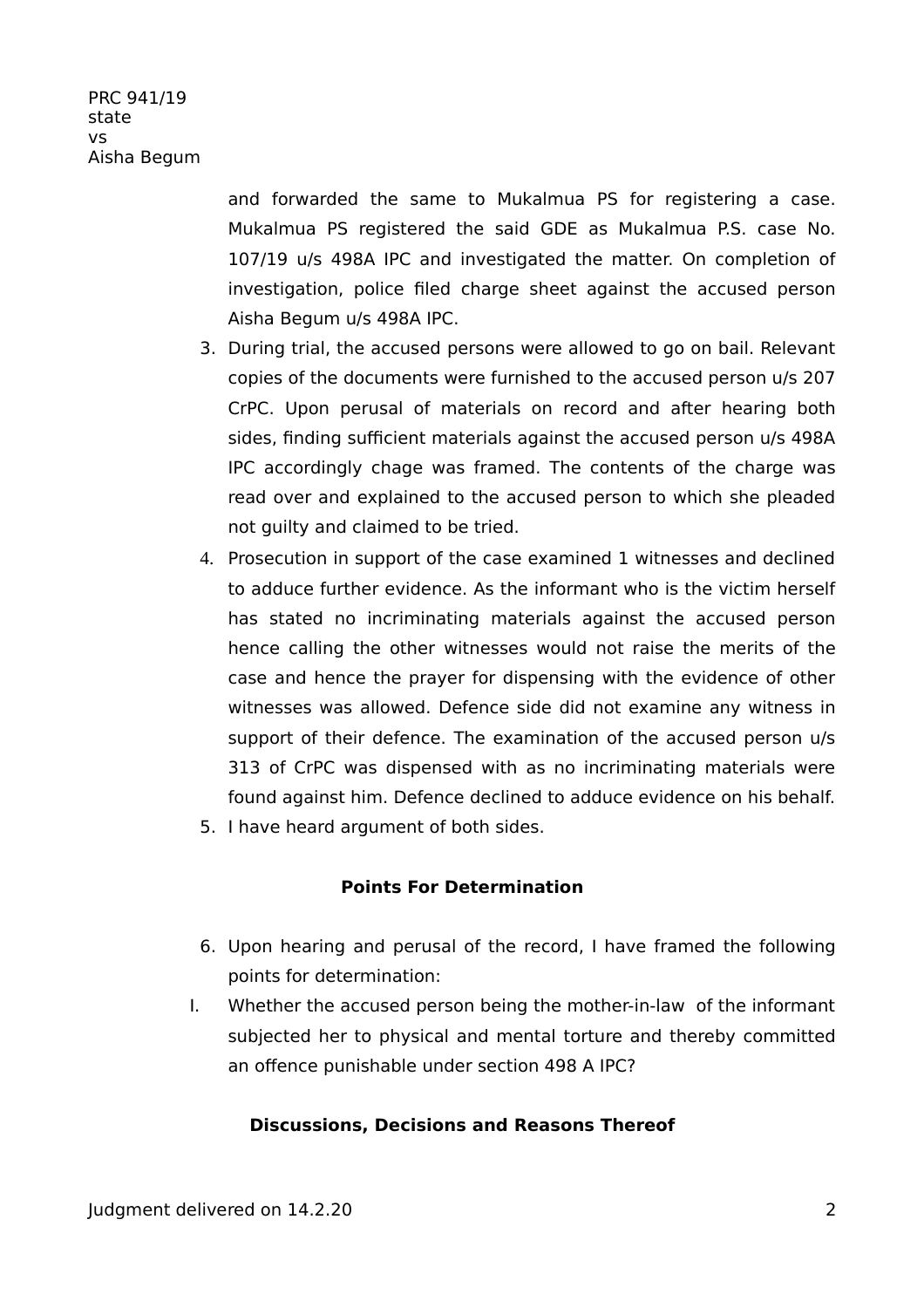- 7. I have carefully gone through the entire evidence on record and materials placed before me.
- 8. Pw 1 Eliza Begum who is the informant has deposed in her evidence that she had an altercation with her mother-in-law and later she filed the ejahar . Now she is not willing to proceed with the case as she has amicably settled the matter with her and that she has been residing with her husband in the latter's place.
- 9. Now on going through the evidence it transpires that the informant/victim has not stated anything incriminating against the accused. In absence of any such circumstances where the Prosecution could prove that the accused person has tortured the victim to such an extent that she tried to commit suicide, sec 498A does not attract to. In result, there is no incriminating materials found against the accused person.
- 10.Therefore, the vital witnesses examined by prosecution side, have not supported the prosecution case. I, therefore, find that the prosecution has failed to establish the guilt of the accused persons beyond reasonable doubt. Accordingly, accused person Aisha Begum is held not guilty of the offence punishable u/s 498A IPC and accordingly, he is acquitted and set at liberty forthwith.
- 11.The bail bond furnished on behalf of the accused person shall remain in force for a further period of six months.

Given under my hand and seal of this court on this  $14<sup>th</sup>$  day of February, 2020.

> Rubina Yasmin J.M.F.C. Nalbari